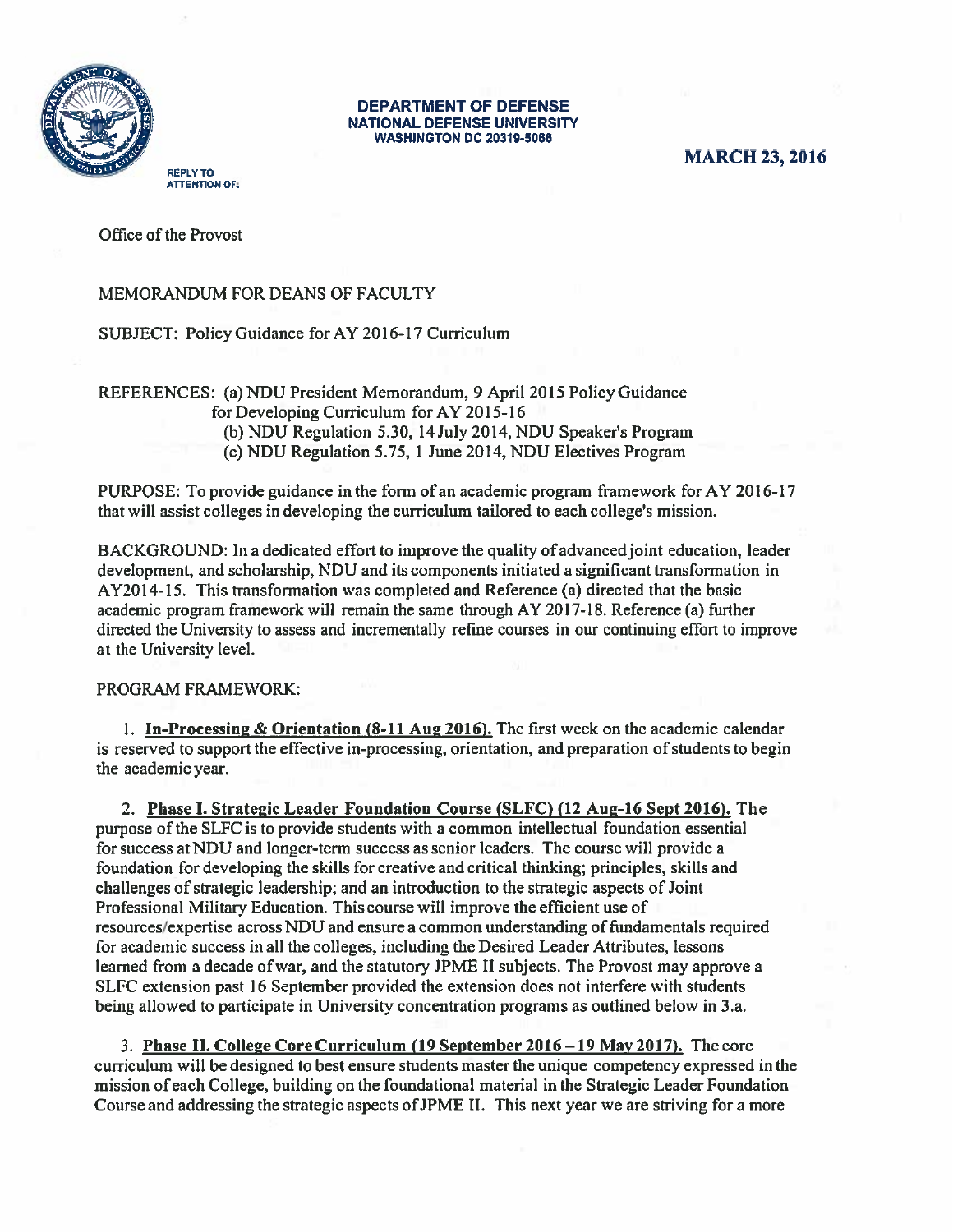inclusive electives program which will both enrich the student experience by encouraging those in attendance to seek out educational opportunities that lie outside of their core programs; and facilitate a more diverse portfolio of elective course offerings as a larger pool of faculty from across the university are engaged in teaching during both the fall and spring terms. Phase II includes four unique University elements:

a) Fall Electives (Tuesday and Wednesday afternoons, 20 September—7 December 2016). The reason for this change is to allow students from across the University the opportunity to participate in the Joint Land, Air, Sea Strategy course, Scholars programs that have foundation courses associated with them, and concentration programs with foundation coursework. This period will provide students the opportunity to select from a wide variety of electives acrossNDU that will support their individual leader development and broaden their perspectives. Each course will be worth two credit hours. Courses will be scheduled in one of four time periods: Tuesday's 1330- 1525 or 1535-1730, and Wednesday's 1330-1525 or 1535-1730. After six weeks, early and late courses flip time slots. Make-up periods will be 13 and 14 December 2016. A course catalog will be developed by NDU-AA, with descriptions provided by the components. The elective open house for fall electives will be 17 August 2016. Registration will be managed by NUU-AA, with an electronic form developed in advance of the start of the academic year and completed by students within <sup>a</sup> week of the conclusion of each open house. See reference c for ftirther guidance.

b) Spring Electives (Tuesday and Wednesday afternoons, 10 January — 29 March 2017). Students who have selected a concentration will continue their studies during this period. Electives will be scheduled in one of four time periods: Tuesday's 1330-1525 or 1535-1730, and Wednesday's 1330-1525 or 1535-1730. After six weeks, early and late courses flip time slots. Make-up periods will be 30 and 31 March 2017. Spring elective open-house will be <sup>5</sup> October 2016.

c) Field Studies/Practicum and Research (6 April —5 May 2017). During this period colleges will continue core course instruction and identify a window during which students will participate in their selected practicum of field studies that compliments the core curriculum. This window of time will support some dedicated time for student research and writing. The experience students gain and lessons learned from their practicum or field studies will be integral to the curriculum objectives remaining in Phase II.

d) NDU's Speaker'sProgram (Select Wednesday mornings). Beginning in Phase l,but primarily during Phase 11, Wednesday mornings will usually be reserved for distinguished guest speakers or panels participating in the NDU President's Lecture Series, the Strategic Leadership Forum, or the individual colleges' Commandant's Lecture Series. Complementing NDU's focus on the development of strategic leaders, this program provides students the opportunity to engage with distinguished leaders in person and in a non-attribution setting.

4. Phase LII. Capstone Phase (22 May -8 June 2017): There are three goals of Phase III. First, to conduct final counseling and work with students on their individual leader development and promotion of career-long learning as they prepare for their next assignments. Second, for each college to conduct a capstone activity to wrap up the academic year in a coherent manner that enables faculty to ensure, through formal assessments, that each student has met or exceeded the standards associated with the college's academic goals and objectives. Finally, to support student's interests and preparation for follow-on assignments, NDU will coordinate a series of brown-bag lunches. These optional brown bag lunches will provide students the opportunity to engage with COCOM liaison officers and other representatives of organizations which students may be assigned to following graduation. This Phase also allows time for colleges to conduct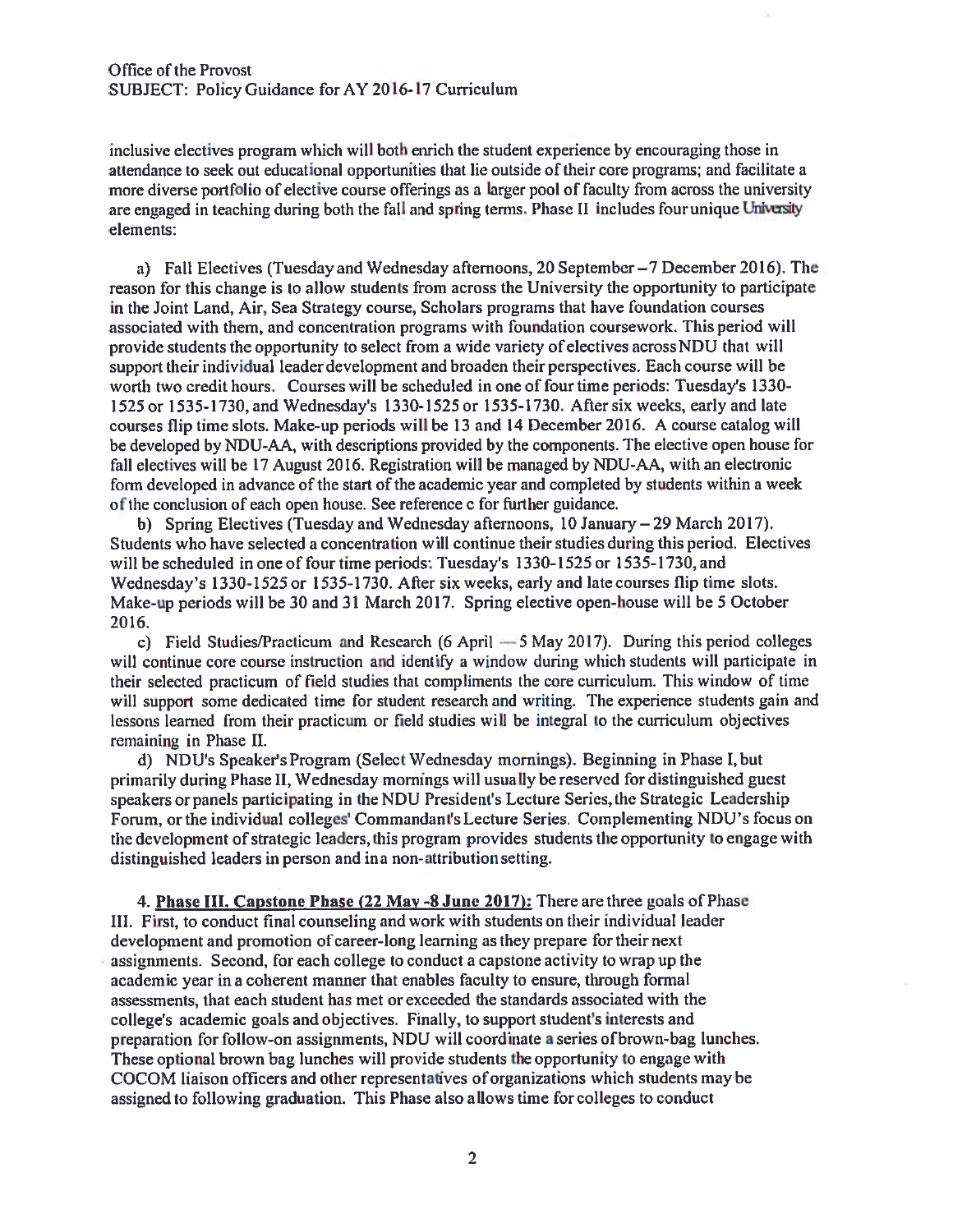award/recognition ceremonies, for students to out-process, and to complete other required administrative actions prior to graduation.

## 5. Graduation. The NDU Graduation Ceremony will be held on 8 June 2017.

REQUIREMENTS: <sup>I</sup> expect each Dean to provide me with an outline of their concept for their college's academic program and curriculum design to support this guidance no later than 30 April 2016. The concept outline should include:

I. Your college's plan for assessing the Strategic Leader Foundation Course.

2. The core courses that will make up Phase II (their anticipated length, contact hours, and primary academic focus supporting the college's OPMEP requirements) and a matrix reflecting which courses will include the various JPME II requirements.

3. Which elective courses you have or may develop to support the Spring and Fall elective programs (regional courses, courses related to concentrations, research/writing courses, and others). For elective courses, <sup>I</sup> would like to know when the most recent assessment of this course was completed as required in reference c.

4. Review your college's AYI 7 ISRP requirements and how they may relate to elective concentrations, practicum field studies or other elements of your academic program. This process will benefit us as we ensure we comply with the new Officer Professional Military Education Policy.

5. No later than <sup>3</sup> weeks after completion of student practicum travel, <sup>I</sup> expect a back-brief on the follow-up sessions you will conduct as a part of the program review task #5.

CONCLUSION: Thank you for all of your efforts in providing the best possible education for our leaders. I'm especially grateftil for the collaborative effort in implementing and assessing this year's program and helping us refine NDU's academic program design for AY 17.

John W. Yuger

Provost and Vice President for Academic Affairs

CF: **SVP** COO Commandants, ES, JFSC and NWC Chancellors, CISA and IRMC Directors, CAPSTONE, INSS and ISMO <sup>A</sup>

**APPROVE** DISAPPROVE:<sup>1</sup> 15<sup>th</sup> NDU President

 $\mathcal{A} \times \mathcal{A}$  MAR 232016

Major General, USMC